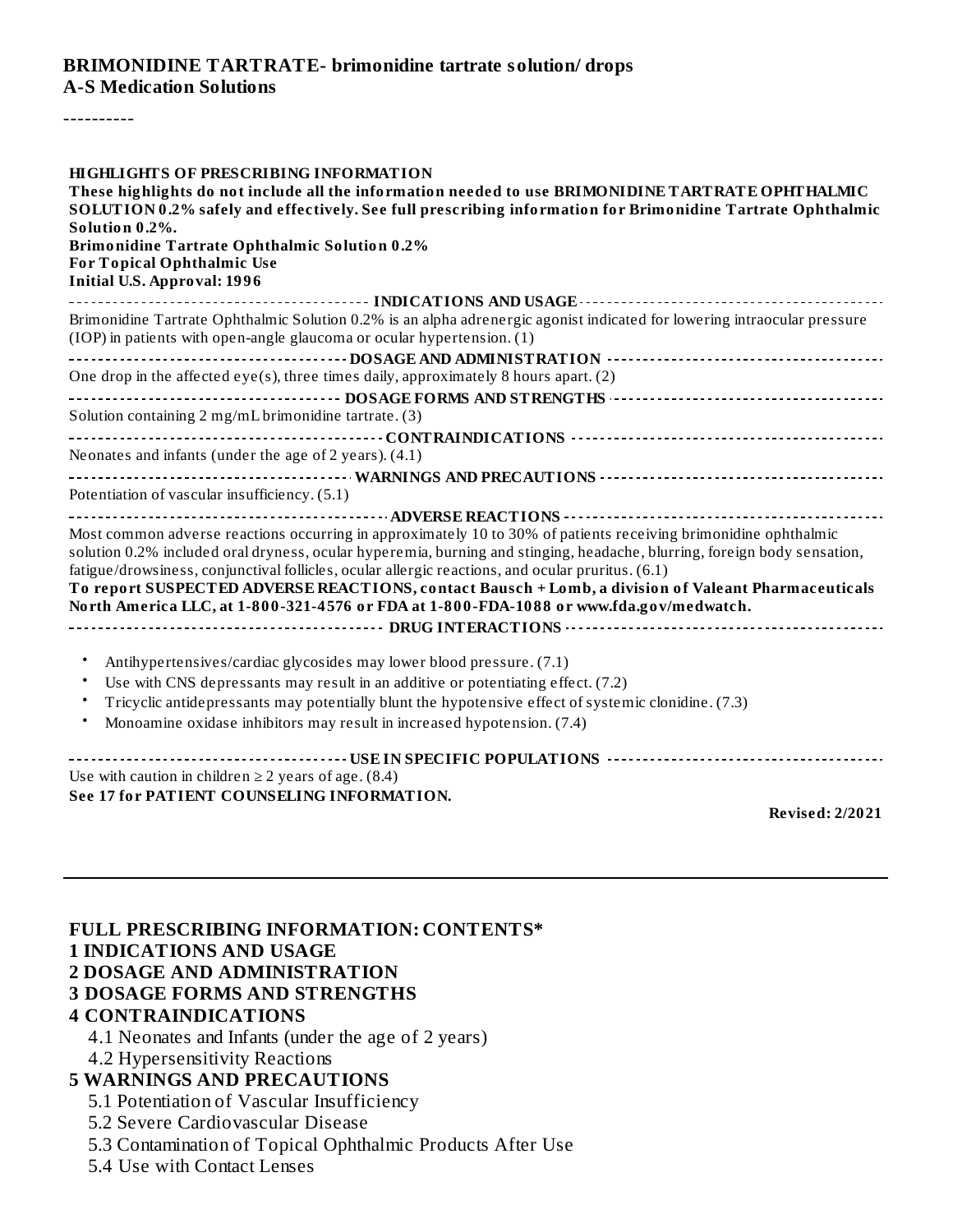#### **6 ADVERSE REACTIONS** 6.1 Clinical Studies Experience 6.2 Postmarketing Experience **7 DRUG INTERACTIONS** 7.1 Antihypertensives/Cardiac Glycosides 7.2 CNS Depressants 7.3 Tricyclic Antidepressants 7.4 Monoamine Oxidase Inhibitors **8 USE IN SPECIFIC POPULATIONS** 8.1 Pregnancy 8.3 Nursing Mothers 8.4 Pediatric Use 8.5 Geriatric Use 8.6 Special Populations **10 OVERDOSAGE 11 DESCRIPTION 12 CLINICAL PHARMACOLOGY** 12.1 Mechanism of Action 12.3 Pharmacokinetics **13 NONCLINICAL TOXICOLOGY** 13.1 Carcinogenesis, Mutagenesis, Impairment of Fertility **14 CLINICAL STUDIES 16 HOW SUPPLIED/STORAGE AND HANDLING 17 PATIENT COUNSELING INFORMATION**

\* Sections or subsections omitted from the full prescribing information are not listed.

#### **FULL PRESCRIBING INFORMATION**

#### **1 INDICATIONS AND USAGE**

Brimonidine Tartrate Ophthalmic Solution 0.2% is indicated for lowering intraocular pressure (IOP) in patients with open-angle glaucoma or ocular hypertension.

The IOP lowering efficacy of Brimonidine Tartrate Ophthalmic Solution diminishes over time in some patients. This loss of effect appears with a variable time of onset in each patient and should be closely monitored.

#### **2 DOSAGE AND ADMINISTRATION**

The recommended dose is one drop of Brimonidine Tartrate Ophthalmic Solution 0.2% in the affected eye(s) three times daily, approximately 8 hours apart.

Brimonidine Tartrate Ophthalmic Solution may be used concomitantly with other topical ophthalmic drug products to lower intraocular pressure. If more than one topical ophthalmic product is to be used, the different products should be instilled at least 5 minutes apart.

#### **3 DOSAGE FORMS AND STRENGTHS**

Solution containing 2 mg/mL brimonidine tartrate.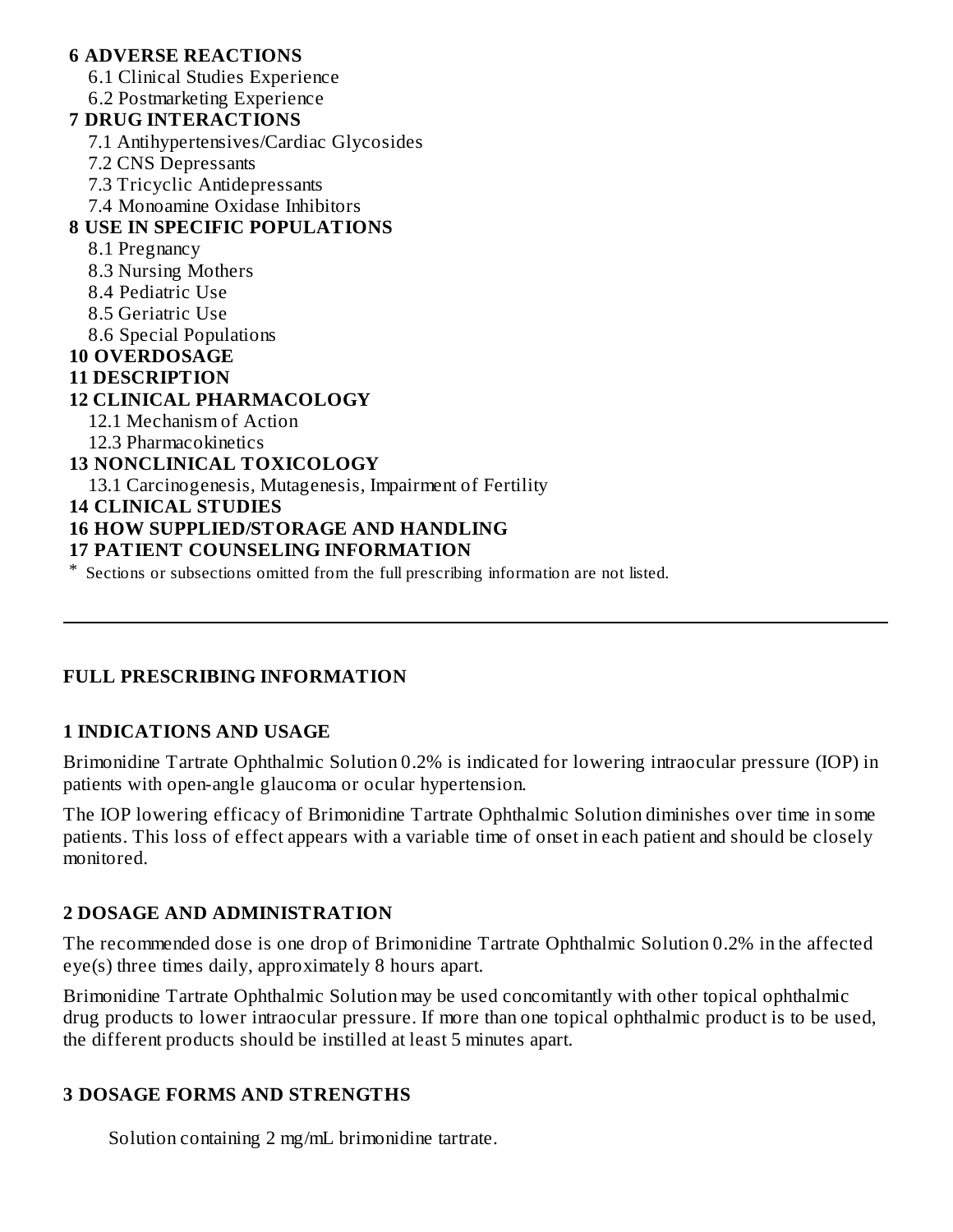#### **4 CONTRAINDICATIONS**

#### **4.1 Neonates and Infants (under the age of 2 years)**

Brimonidine Tartrate Ophthalmic Solution is contraindicated in neonates and infants (under the age of 2 years) *[see Use in Specific Populations (8.4)].*

#### **4.2 Hypers ensitivity Reactions**

Brimonidine Tartrate Ophthalmic Solution is contraindicated in patients who have exhibited a hypersensitivity reaction to any component of this medication in the past *[see Adverse Reactions (6.1) and (6.2)].*

#### **5 WARNINGS AND PRECAUTIONS**

#### **5.1 Potentiation of Vas cular Insufficiency**

Brimonidine Tartrate Ophthalmic Solution may potentiate syndromes associated with vascular insufficiency.

Brimonidine Tartrate Ophthalmic Solution should be used with caution in patients with depression, cerebral or coronary insufficiency, Raynaud's phenomenon, orthostatic hypotension, or thromboangiitis obliterans.

#### **5.2 Severe Cardiovas cular Dis eas e**

Although Brimonidine Tartrate Ophthalmic Solution had minimal effect on the blood pressure of patients in clinical studies, caution should be exercised in treating patients with severe cardiovascular disease.

#### **5.3 Contamination of Topical Ophthalmic Products After Us e**

There have been reports of bacterial keratitis associated with the use of multiple-dose containers of topical ophthalmic products. These containers had been inadvertently contaminated by patients who, in most cases, had a concurrent corneal disease or a disruption of the ocular epithelial surface *[see Patient Counseling Information (17)].*

#### **5.4 Us e with Contact Lens es**

The preservative in Brimonidine Tartrate Ophthalmic Solution benzalkonium chloride, may be absorbed by soft contact lenses. Patients wearing soft contact lenses should be instructed to wait at least 15 minutes after instilling Brimonidine Tartrate Ophthalmic Solution to insert soft contact lenses.

#### **6 ADVERSE REACTIONS**

The following serious adverse reactions are described elsewhere in the labeling:

- Potentiation of Vascular Insufficiency *[see Warnings and Precautions (5.1)]*
- Severe Cardiovascular Disease *[see Warnings and Precautions (5.2)]*
- Contamination of Topical Ophthalmic Products after Use *[see Warnings and Precautions (5.3)]*
- Neonates and Infants (under the age of 2 years) *[see Contraindications (4.1)]*

## **6.1 Clinical Studies Experience**

Because clinical studies are conducted under widely varying conditions, adverse reaction rates observed in the clinical studies of a drug cannot be directly compared to rates in the clinical studies of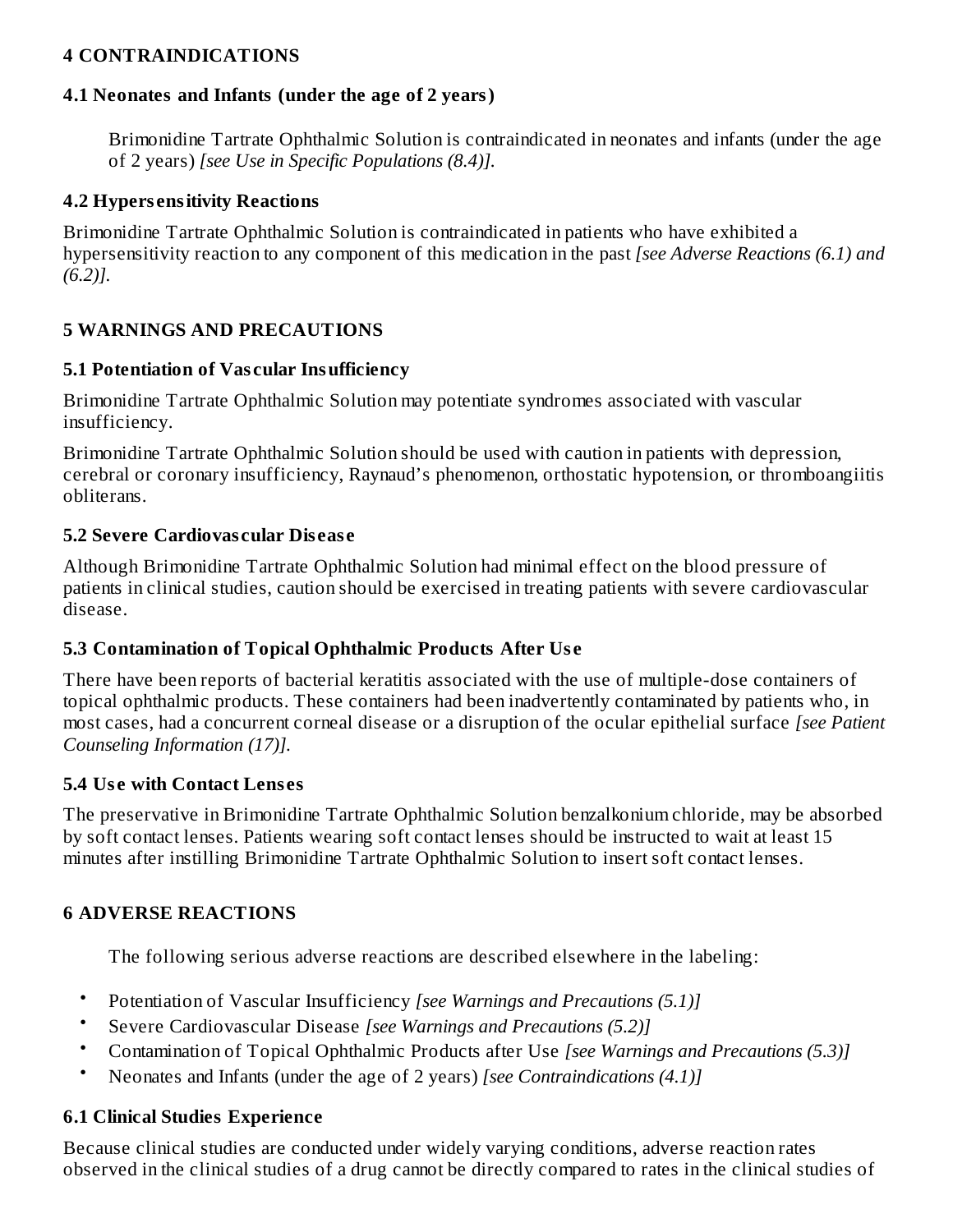another drug and may not reflect the rates observed in practice.

- Adverse reactions occurring in approximately 10-30% of the subjects (in descending order): oral dryness, ocular hyperemia, burning and stinging, headache, blurring, foreign body sensation, fatigue/drowsiness, conjunctival follicles, ocular allergic reactions, and ocular pruritus.
- Adverse reactions occurring in approximately 3-9% of the subjects (in descending order): corneal staining/erosion, photophobia, eyelid erythema, ocular ache/pain, ocular dryness, tearing, upper respiratory symptoms, eyelid edema, conjunctival edema, dizziness, blepharitis, ocular irritation, gastrointestinal symptoms, asthenia, conjunctival blanching, abnormal vision and muscular pain.
- Adverse reactions reported <3% of the patients: lid crusting, conjunctival hemorrhage, abnormal taste, insomnia, conjunctival discharge, depression, hypertension, anxiety, palpitations/arrhythmias, nasal dryness and syncope.

## **6.2 Postmarketing Experience**

The following reactions have been identified during postmarketing use of brimonidine tartrate ophthalmic solutions in clinical practice. Because they are reported voluntarily from a population of unknown size, estimates of frequency cannot be made. The reactions, which have been chosen for inclusion due to either their seriousness, frequency of reporting, possible causal connection to brimonidine tartrate ophthalmic solutions, or a combination of these factors, include:

- Bradycardia; conjunctivitis; hypersensitivity; hypotension; iritis; keratoconjunctivitis sicca; lacrimation increased; miosis; nausea; skin reactions (including erythema, eyelid pruritus, rash, and vasodilation); and tachycardia.
- Apnea, bradycardia, coma, hypotension, hypothermia, hypotonia, lethargy, pallor, respiratory depression, and somnolence in infants receiving brimonidine tartrate ophthalmic solutions.

## **7 DRUG INTERACTIONS**

#### **7.1 Antihypertensives/Cardiac Glycosides**

Because Brimonidine Tartrate Ophthalmic Solution may reduce blood pressure, caution in using drugs such as antihypertensives and/or cardiac glycosides with Brimonidine Tartrate Ophthalmic Solution is advised.

## **7.2 CNS Depressants**

Although specific drug interaction studies have not been conducted with Brimonidine Tartrate Ophthalmic Solution, the possibility of an additive or potentiating effect with CNS depressants (alcohol, barbiturates, opiates, sedatives, or anesthetics) should be considered.

## **7.3 Tricyclic Antidepressants**

Tricyclic antidepressants have been reported to blunt the hypotensive effect of systemic clonidine. It is not known whether the concurrent use of these agents with Brimonidine Tartrate Ophthalmic Solution in humans can lead to resulting interference with the IOP lowering effect. Caution is advised in patients taking tricyclic antidepressants which can affect the metabolism and uptake of circulating amines.

## **7.4 Monoamine Oxidas e Inhibitors**

Monoamine oxidase (MAO) inhibitors may theoretically interfere with the metabolism of brimonidine and potentially result in an increased systemic side-effect such as hypotension. Caution is advised in patients taking MAO inhibitors which can affect the metabolism and uptake of circulating amines.

## **8 USE IN SPECIFIC POPULATIONS**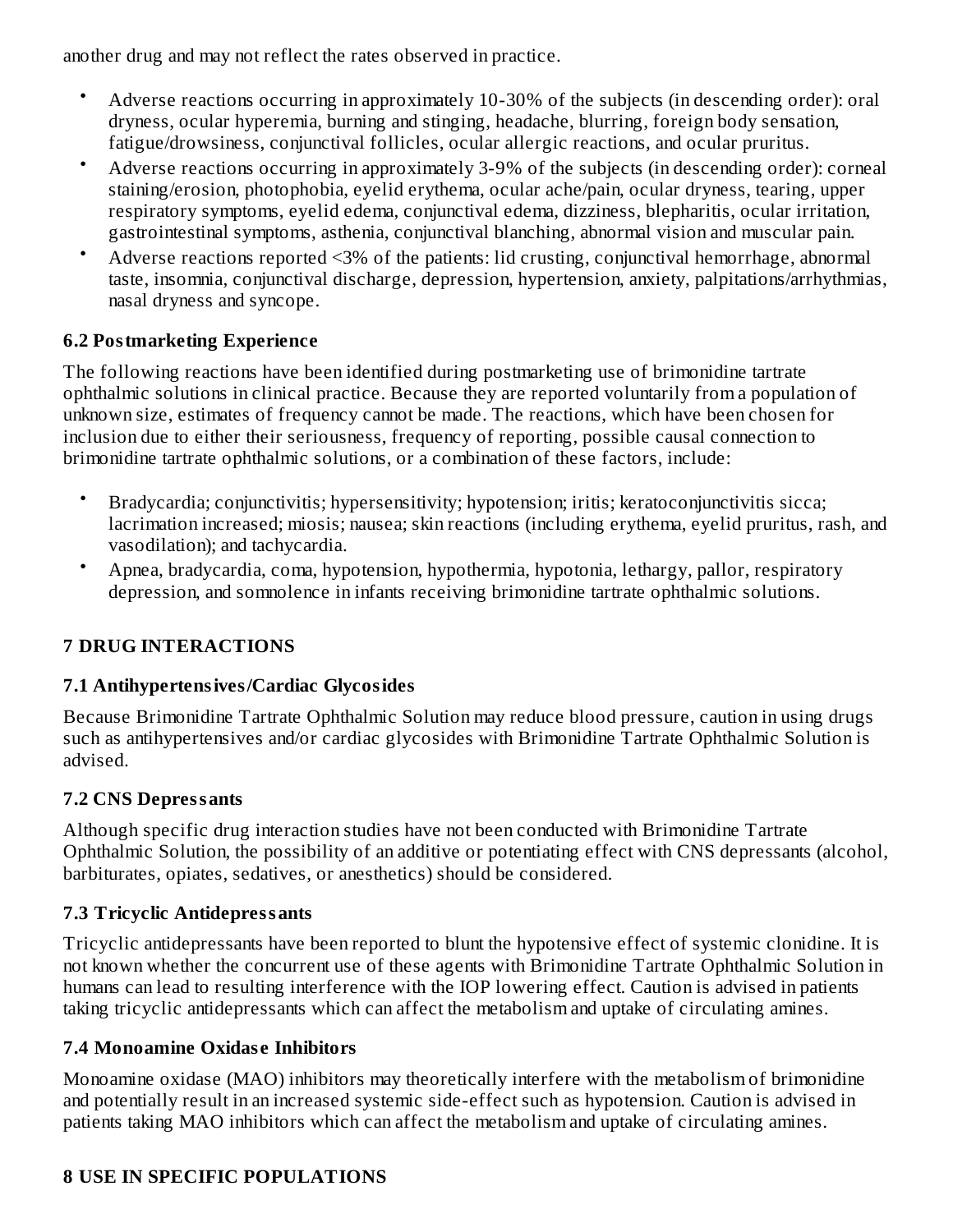#### **8.1 Pregnancy**

Pregnancy Category B: Teratogenicity studies have been performed in animals.

Brimonidine tartrate was not teratogenic when given orally during gestation days 6 through 15 in rats and days 6 through 18 in rabbits. The highest doses of brimonidine tartrate in rats (2.5 mg/kg/day) and rabbits (5 mg/kg/day) achieved AUC exposure values 375-fold higher or 19-fold higher, respectively, than similar values estimated in humans treated with Brimonidine Tartrate Ophthalmic Solution 0.2%, one drop in one eye, twice daily.

There are no adequate and well-controlled studies in pregnant women; however, in animal studies, brimonidine crossed the placenta and entered into the fetal circulation to a limited extent. Because animal reproduction studies are not always predictive of human response, Brimonidine Tartrate Ophthalmic Solution should be used during pregnancy only if the potential benefit to the mother justifies the potential risk to the fetus.

## **8.3 Nursing Mothers**

It is not known whether brimonidine tartrate is excreted in human milk, although in animal studies, brimonidine tartrate has been shown to be excreted in breast milk. Because of the potential for serious adverse reactions from Brimonidine Tartrate Ophthalmic Solution in nursing infants, a decision should be made whether to discontinue nursing or to discontinue the drug, taking into account the importance of the drug to the mother.

## **8.4 Pediatric Us e**

Brimonidine Tartrate Ophthalmic Solution is contraindicated in children under the age of 2 years [*see Contraindications (4.1)*]. During postmarketing surveillance, apnea, bradycardia, coma, hypotension, hypothermia, hypotonia, lethargy, pallor, respiratory depression, and somnolence have been reported in infants receiving brimonidine. The safety and effectiveness of brimonidine tartrate have not been studied in children below the age of 2 years.

In a well-controlled clinical study conducted in pediatric glaucoma patients (ages 2 to 7 years) the most commonly observed adverse reactions with Brimonidine Tartrate Ophthalmic Solution 0.2% dosed three times daily were somnolence (50-83% in patients ages 2 to 6 years) and decreased alertness. In pediatric patients 7 years of age (greater than 20 kg), somnolence appears to occur less frequently (25%). Approximately 16% of patients on Brimonidine Tartrate Ophthalmic Solution 0.2% discontinued from the study due to somnolence.

## **8.5 Geriatric Us e**

No overall differences in safety or effectiveness have been observed between elderly and other adult patients.

## **8.6 Special Populations**

Brimonidine Tartrate Ophthalmic Solution has not been studied in patients with hepatic impairment.

Brimonidine Tartrate Ophthalmic Solution has not been studied in patients with renal impairment. The effect of dialysis on brimonidine pharmacokinetics in patients with renal failure is not known.

## **10 OVERDOSAGE**

Very limited information exists on accidental ingestion of brimonidine in adults; the only adverse reaction reported to date has been hypotension. Symptoms of brimonidine overdose have been reported in neonates, infants, and children receiving brimonidine tartrate as part of medical treatment of congenital glaucoma or by accidental oral ingestion *[see Use In Specific Populations (8.4)]*. Treatment of an oral overdose includes supportive and symptomatic therapy; a patent airway should be maintained.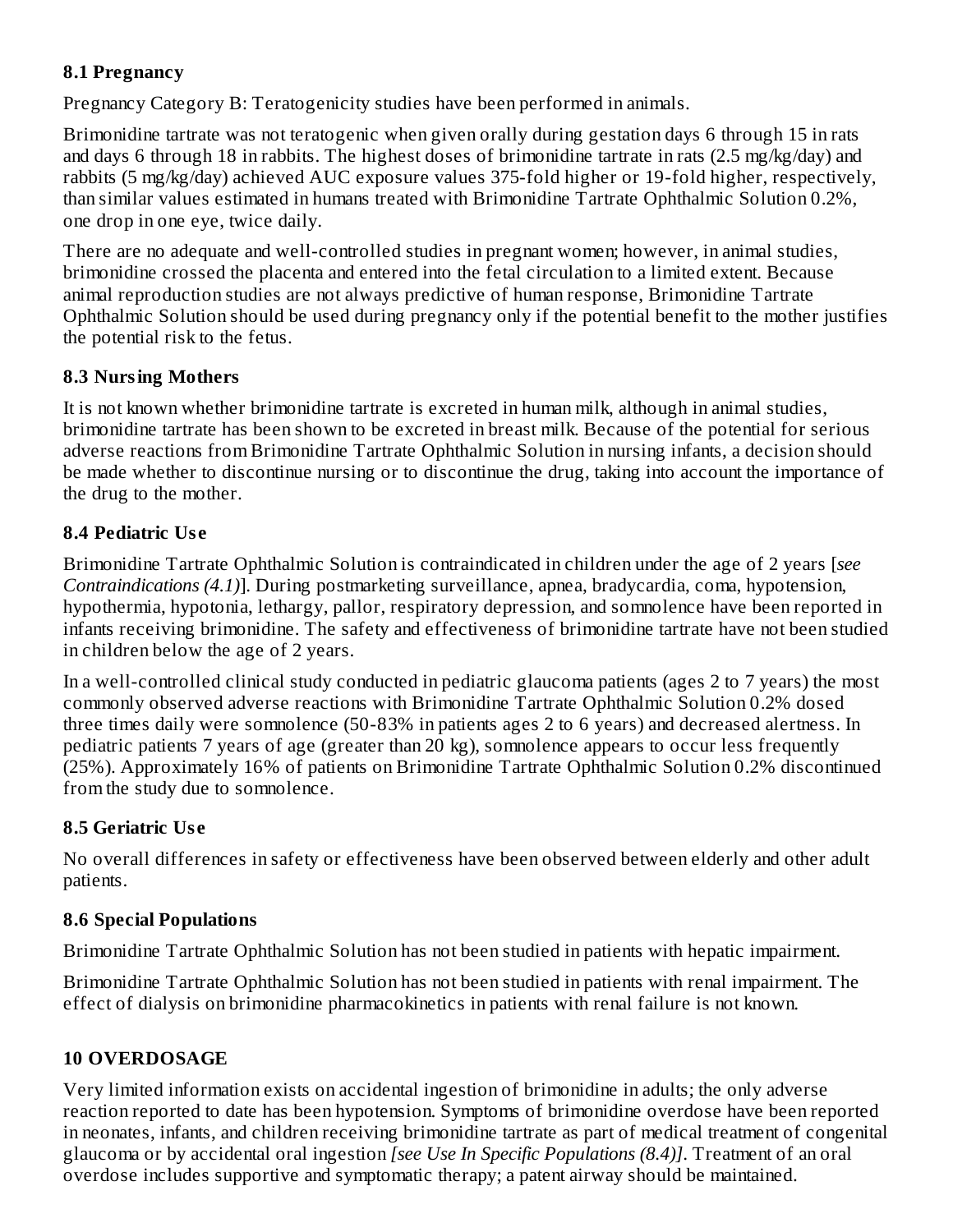## **11 DESCRIPTION**

Brimonidine Tartrate Ophthalmic Solution 0.2%, sterile, is a relatively selective alpha-2 adrenergic receptor agonist (topical intraocular pressure lowering agent).

The structural formula of brimonidine tartrate is:



Molecular Formula: C<sub>11</sub>H<sub>10</sub>BrN<sub>5</sub>•C<sub>4</sub>H<sub>6</sub>O<sub>6</sub>

Molecular Weight:  $442.22$  g/mol

**Chemical Name:** 5-bromo-6-(2-imidazolidinylideneamino) quinoxaline L-tartrate.

CAS Number: 59803-98-4

In solution, Brimonidine Tartrate Ophthalmic Solution 0.2% has a clear, greenish-yellow color. It has an osmolality of 270 - 325 mOsml/kg and a pH range between 5.8 and 6.6.

#### **Each mL contains**

ACTIVE: brimonidine tartrate: 0.2% (2 mg/mL).

INACTIVES: citric acid, polyvinyl alcohol, purified water, sodium chloride, sodium citrate, hydrochloric acid and/or sodium hydroxide may be added to adjust pH.

PRESERVATIVE ADDED: benzalkonium chloride (0.05 mg).

#### **12 CLINICAL PHARMACOLOGY**

#### **12.1 Mechanism of Action**

Brimonidine Tartrate Ophthalmic Solution 0.2% is a relatively selective alpha-2 adrenergic receptor agonist with a peak ocular hypotensive effect occurring at two hours post-dosing.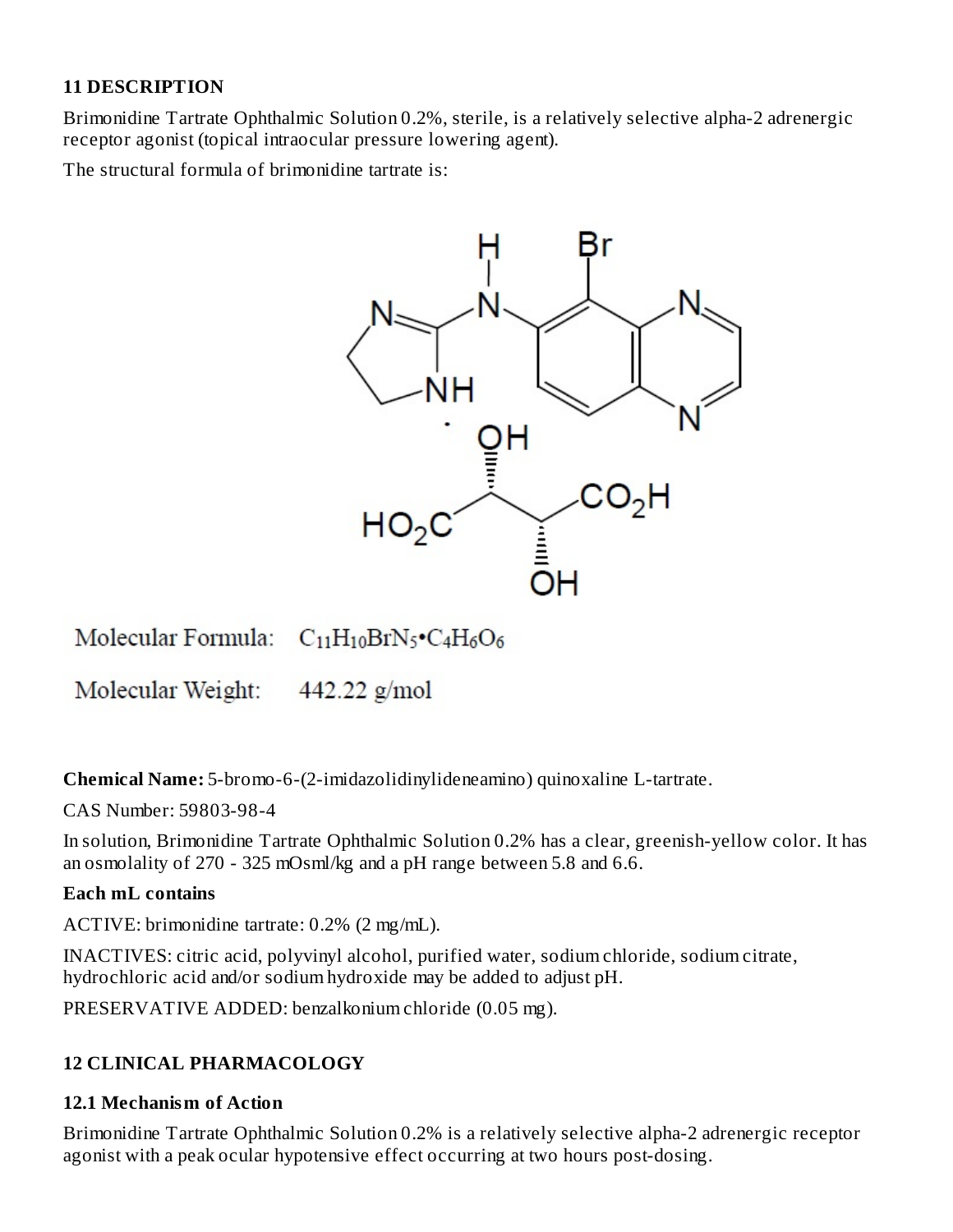Fluorophotometric studies in animals and humans suggest that brimonidine tartrate has a dual mechanism of action by reducing aqueous humor production and increasing uveoscleral outflow.

#### **12.3 Pharmacokinetics**

#### *Absorption*

After ocular administration of a 0.2% solution, plasma concentrations peaked within 1 to 4 hours and declined with a systemic half-life of approximately 3 hours.

## *Distribution*

The protein binding of brimonidine has not been studied.

## *Metabolism*

In humans, brimonidine is extensively metabolized by the liver.

## *Excretion*

Urinary excretion is the major route of elimination of brimonidine and its metabolites. Approximately 87% of an orally-administered radioactive dose of brimonidine was eliminated within 120 hours, with 74% found in the urine.

## **13 NONCLINICAL TOXICOLOGY**

## **13.1 Carcinogenesis, Mutagenesis, Impairment of Fertility**

No compound-related carcinogenic effects were observed in either mice or rats following a 21-month and 24-month study, respectively. In these studies, dietary administration of brimonidine tartrate at doses up to 2.5 mg/kg/day in mice and 1.0 mg/kg/day in rats achieved  $\sim$ 77 and 118 times, respectively, the plasma  $\rm{C_{max}}$  drug concentration estimated in humans treated with one drop Brimonidine Tartrate Ophthalmic Solution 0.2% into both eyes 2 times per day.

Brimonidine tartrate was not mutagenic or clastogenic in a series of *in vitro* and *in vivo* studies including the Ames bacterial reversion test, chromosomal aberration assay in Chinese Hamster Ovary (CHO) cells, and three *in vivo* studies in CD-1 mice: a host-mediated assay, cytogenetic study, and dominant lethal assay.

A reproduction and fertility study in rats with brimonidine tartrate demonstrated no adverse effect on male or female fertility at oral doses up to 1 mg/kg, estimated as approximately 200 times the systemic exposure (AUC) following the maximum recommended human ophthalmic dose of Brimonidine Tartrate Ophthalmic Solution 0.5%.

## **14 CLINICAL STUDIES**

Elevated IOP presents a major risk factor in glaucomatous field loss. The higher the level of IOP, the greater the likelihood of optic nerve damage and visual field loss. Brimonidine tartrate has the action of lowering intraocular pressure with minimal effect on cardiovascular and pulmonary parameters.

In comparative clinical studies with timolol 0.5%, lasting up to one year, the IOP lowering effect of Brimonidine Tartrate Ophthalmic Solution was approximately 4-6 mm Hg compared with approximately 6 mm Hg for timolol. In these studies, both patient groups were dosed BID; however, due to the duration of action of Brimonidine Tartrate Ophthalmic Solution, it is recommended that Brimonidine Tartrate Ophthalmic Solution be dosed TID. Eight percent of subjects were discontinued from studies due to inadequately controlled intraocular pressure, which in 30% of these patients occurred during the first month of therapy. Approximately 20% were discontinued due to adverse experiences.

## **16 HOW SUPPLIED/STORAGE AND HANDLING**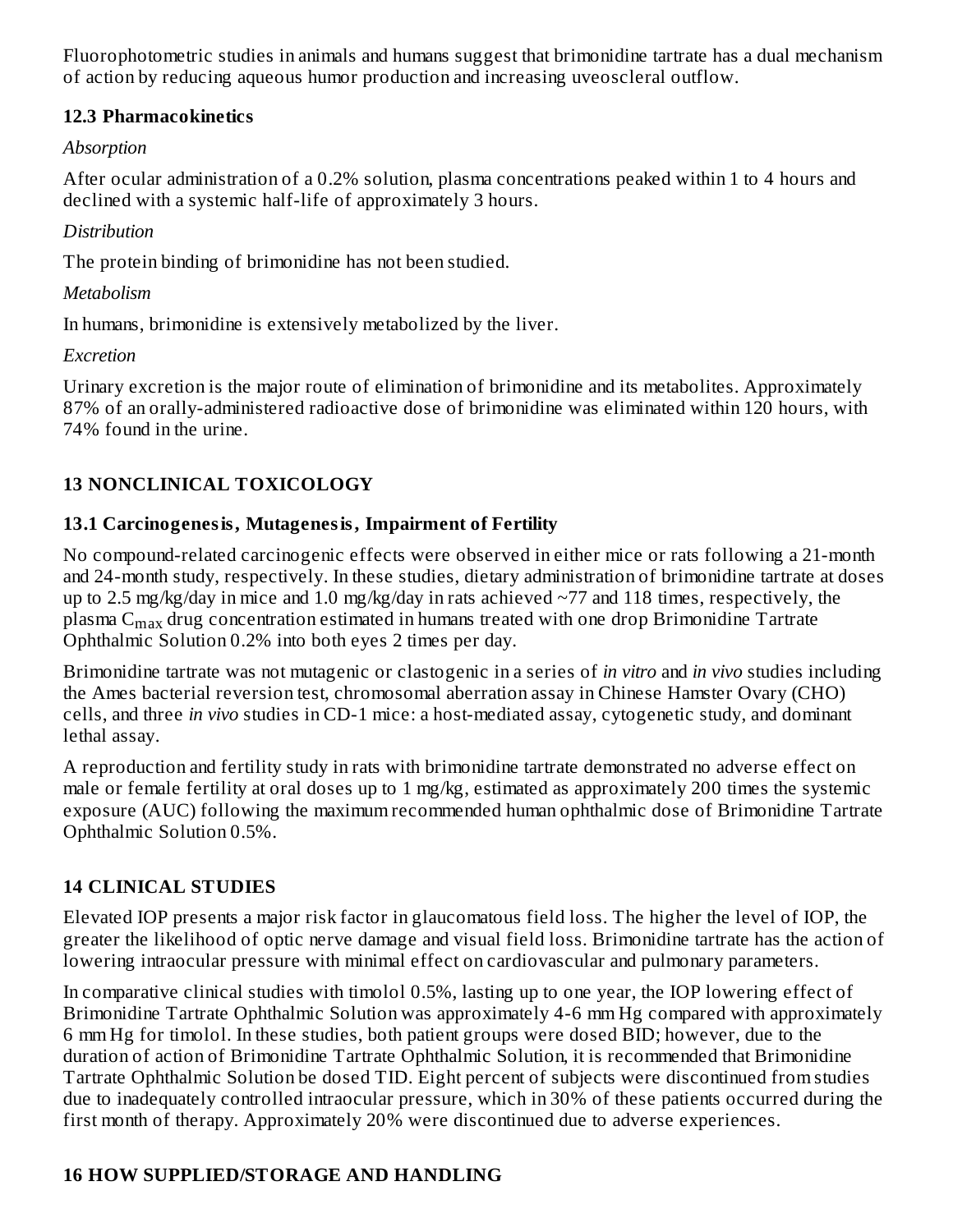## **17 PATIENT COUNSELING INFORMATION**

#### **Handling the Container**

Instruct patients that ocular solutions, if handled improperly or if the tip of the dispensing container contacts the eye or surrounding structures, can become contaminated by common bacteria known to cause ocular infections. Serious damage to the eye and subsequent loss of vision may result from using contaminated solutions *[see (5.3) Warnings and Precautions].* Always replace the cap after using. If solution changes color or becomes cloudy, do not use. Do not use the product after the expiration date marked on the bottle.

## **When to Seek Physician Advice**

Advise patients that if they have ocular surgery or develop an intercurrent ocular condition (e.g., trauma or infection), they should immediately seek their physician's advice concerning the continued use of the present multidose container.

#### **Us e with Contact Lens es**

Advise patients that contact lenses should be removed prior to instillation of Brimonidine Tartrate Ophthalmic Solution and may be reinserted 15 minutes following its administration.

## **Us e with Other Ophthalmic Drugs**

Advise patients that if more than one topical ophthalmic drug is being used, the drugs should be administered at least five minutes apart.

## **Potential for Decreas ed Mental Alertness**

As with other similar medications, Brimonidine Tartrate Ophthalmic Solution may cause fatigue and/or drowsiness in some patients. Caution patients who engage in hazardous activities of the potential for a decrease in mental alertness.

Bausch + Lomb, a division of Valeant Pharmaceuticals North America LLC Bridgewater, NJ 08807 USA © 2018 Bausch & Lomb Incorporated

9104705 (Folded) 9104605 (Flat)

#### **Brimonidine Tartrate**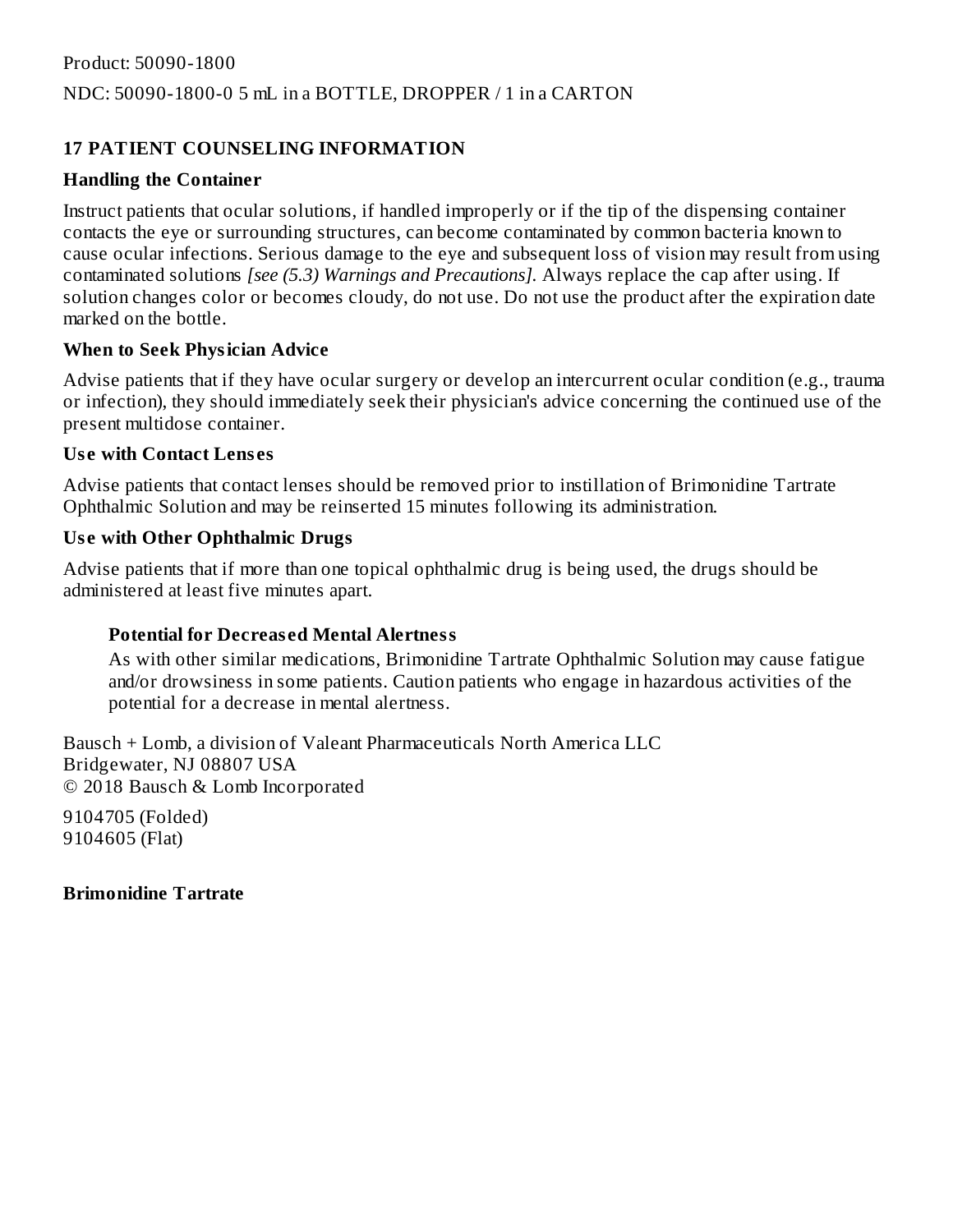|                        | NDC 50090-1800-0                                                                                                                                                              |  |
|------------------------|-------------------------------------------------------------------------------------------------------------------------------------------------------------------------------|--|
|                        | A-5 Medication Satultons, LLC<br>Product No. 5943-0                                                                                                                           |  |
| LOT                    |                                                                                                                                                                               |  |
|                        | <b>BRIMONIDINE</b>                                                                                                                                                            |  |
|                        | <b>TARTRATE</b>                                                                                                                                                               |  |
| 0.2%<br>EACHIM CONTAIN | <b>WANDAILING TAINTINATE ILE</b><br>STORE AT 59 TO 77 DEGREES F.<br>5 ML OPHTHALMIC<br><b>SOLUTION</b>                                                                        |  |
|                        | <b>DISTRIBUTED BY:</b><br>A-S Medication Solutions<br>Libertyville, IL 60048<br>SOURCE NDC:<br>24208-411-05<br>AUSSCHLALL CARD INC.<br><b>MOKADE</b><br><b>DISCARD AFTER:</b> |  |

## **BRIMONIDINE TARTRATE** brimonidine tartrate solution/ drops **Product Information Product T ype** HUMAN PRESCRIPTION DRUG **Ite m Code (Source )** NDC:50 0 9 0 -18 0 0 (NDC:2420 8 -411) **Route of Administration** OPHTHALMIC **Active Ingredient/Active Moiety Ingredient Name Basis of Strength Strength BRIMONIDINE TARTRATE** (UNII: 4S9CL2DY2H) (BRIMONIDINE - UNII:E6GNX3HHTE) BRIMONIDINE TARTRATE 2 mg in 1 mL **Inactive Ingredients Ingredient Name Strength BENZALKONIUM CHLORIDE** (UNII: F5UM2KM3W7) **CITRIC ACID MONOHYDRATE** (UNII: 29 6 8 PHW8QP) **HYDROCHLORIC ACID** (UNII: QTT1758 2CB) **WATER** (UNII: 0 59QF0KO0R) **SODIUM CHLORIDE** (UNII: 451W47IQ8X) **SODIUM CITRATE, UNSPECIFIED FORM** (UNII: 1Q73Q2JULR) **SODIUM HYDROXIDE** (UNII: 55X0 4QC32I) **POLYVINYL ALCOHOL, UNSPECIFIED** (UNII: 532B59 J9 9 0 ) **Packaging # Item Code Package Description Marketing Start Date Marketing End Date**  $1 \big|_{0}^{NDC:50090-1800}$ 0 1 in 1 CARTON 04/30/2015 **1** 5 mL in 1 BOTTLE, DROPPER; Type 0: Not a Combination Pro duct